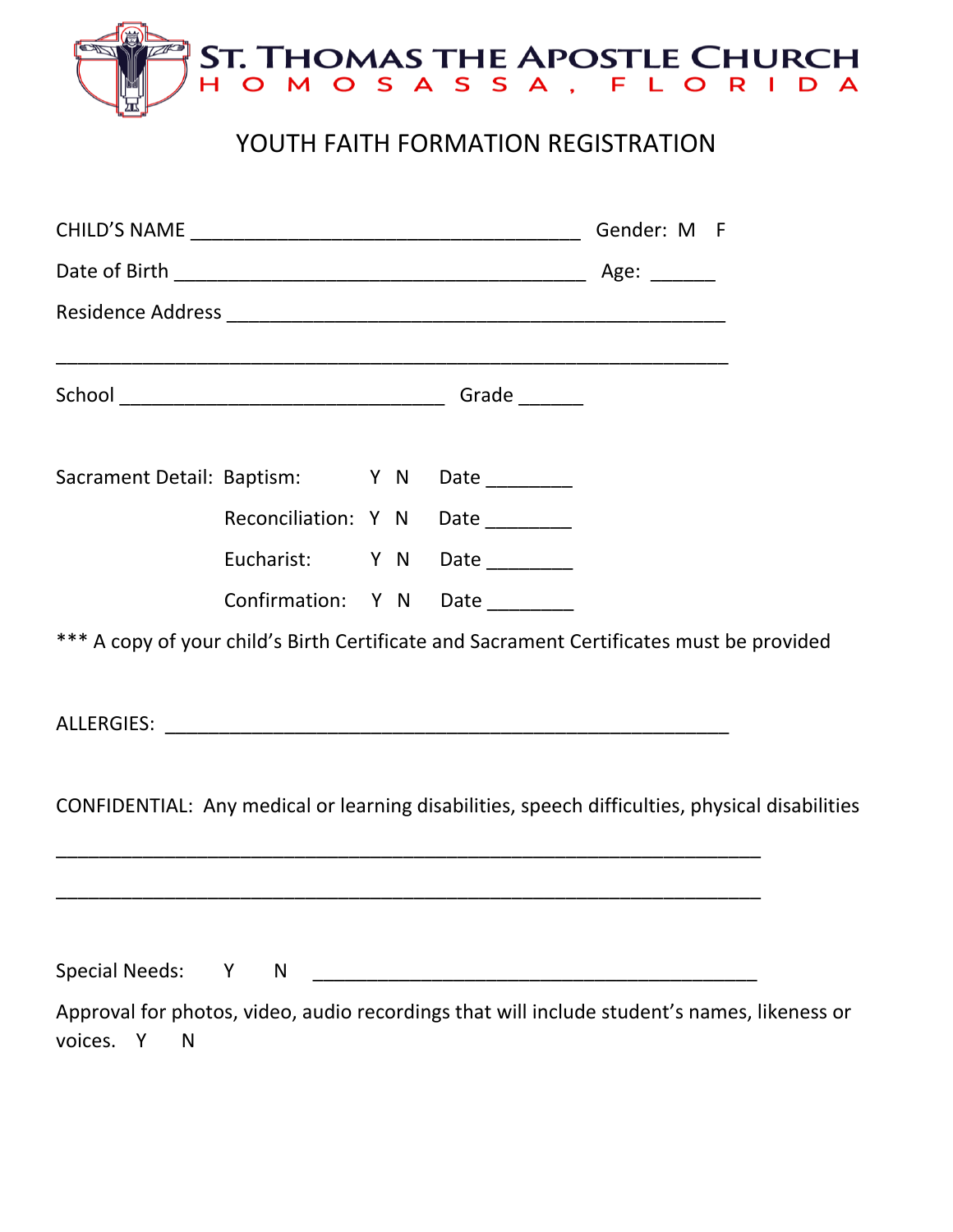| Married _____ Single _____ Separated _____ Divorced _____ Annulled _____     |  |  |
|------------------------------------------------------------------------------|--|--|
|                                                                              |  |  |
|                                                                              |  |  |
|                                                                              |  |  |
|                                                                              |  |  |
|                                                                              |  |  |
|                                                                              |  |  |
|                                                                              |  |  |
|                                                                              |  |  |
|                                                                              |  |  |
|                                                                              |  |  |
|                                                                              |  |  |
| <b>Emergency Contact:</b>                                                    |  |  |
|                                                                              |  |  |
|                                                                              |  |  |
|                                                                              |  |  |
|                                                                              |  |  |
| Individuals authorized to pick-up child:                                     |  |  |
|                                                                              |  |  |
|                                                                              |  |  |
| A COPY OF PHOTO ID MUST BE PROVIDED AND ON FILE BEFORE CHILD CAN BE RELEASED |  |  |
|                                                                              |  |  |
|                                                                              |  |  |
|                                                                              |  |  |
|                                                                              |  |  |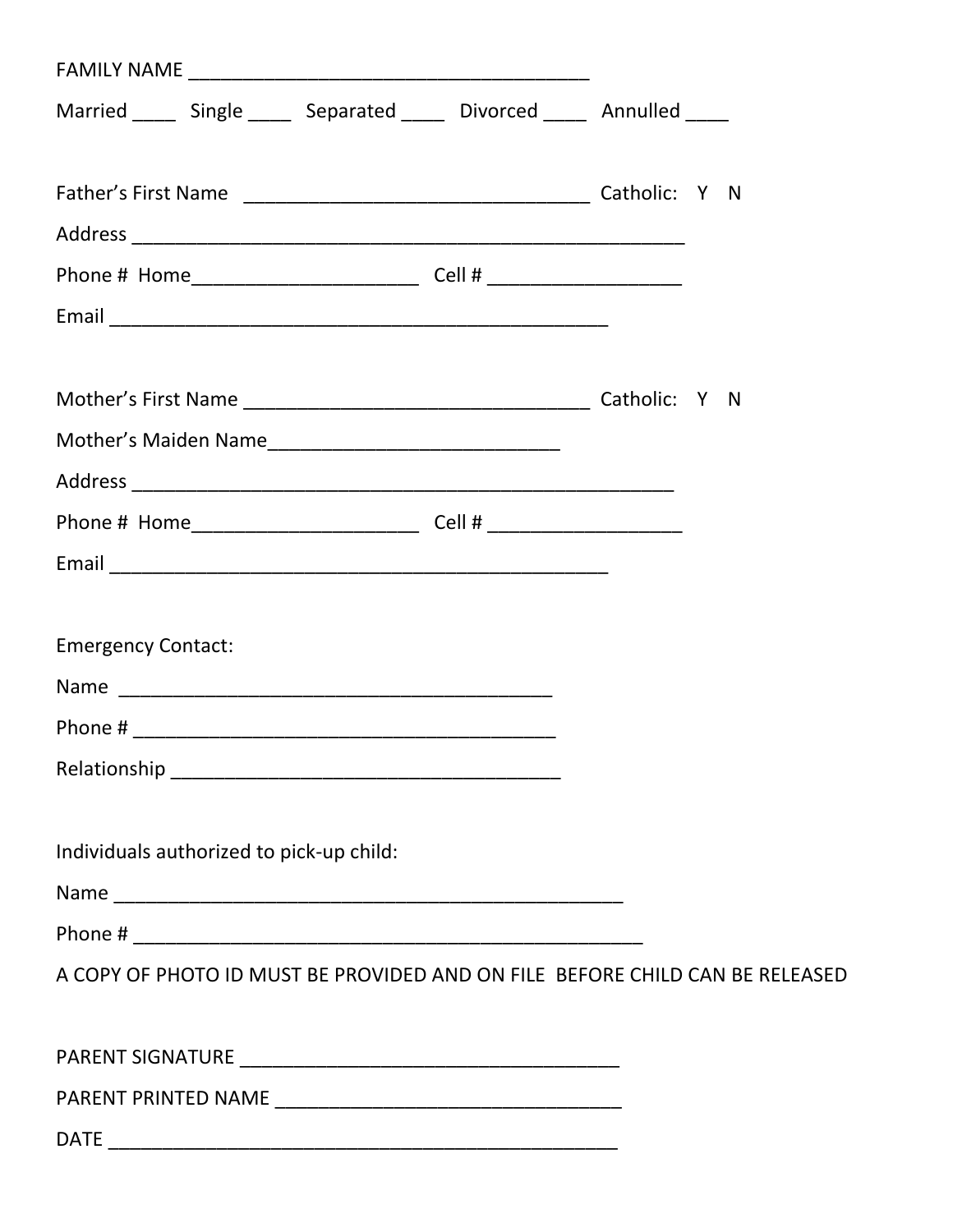

# **Join the fun!**

## **July 11th , 13th & 15th ,2022**

### **9am-3pm**

### **Give your child an opportunity to grow closer to Jesus through prayer, scripture, and praise and worship!**

\$25.00 for all 3 days Includes: Bible study, crafts, skits, outside playtime, Light breakfast, lunch & snack

Please register no later than July 9, 2022